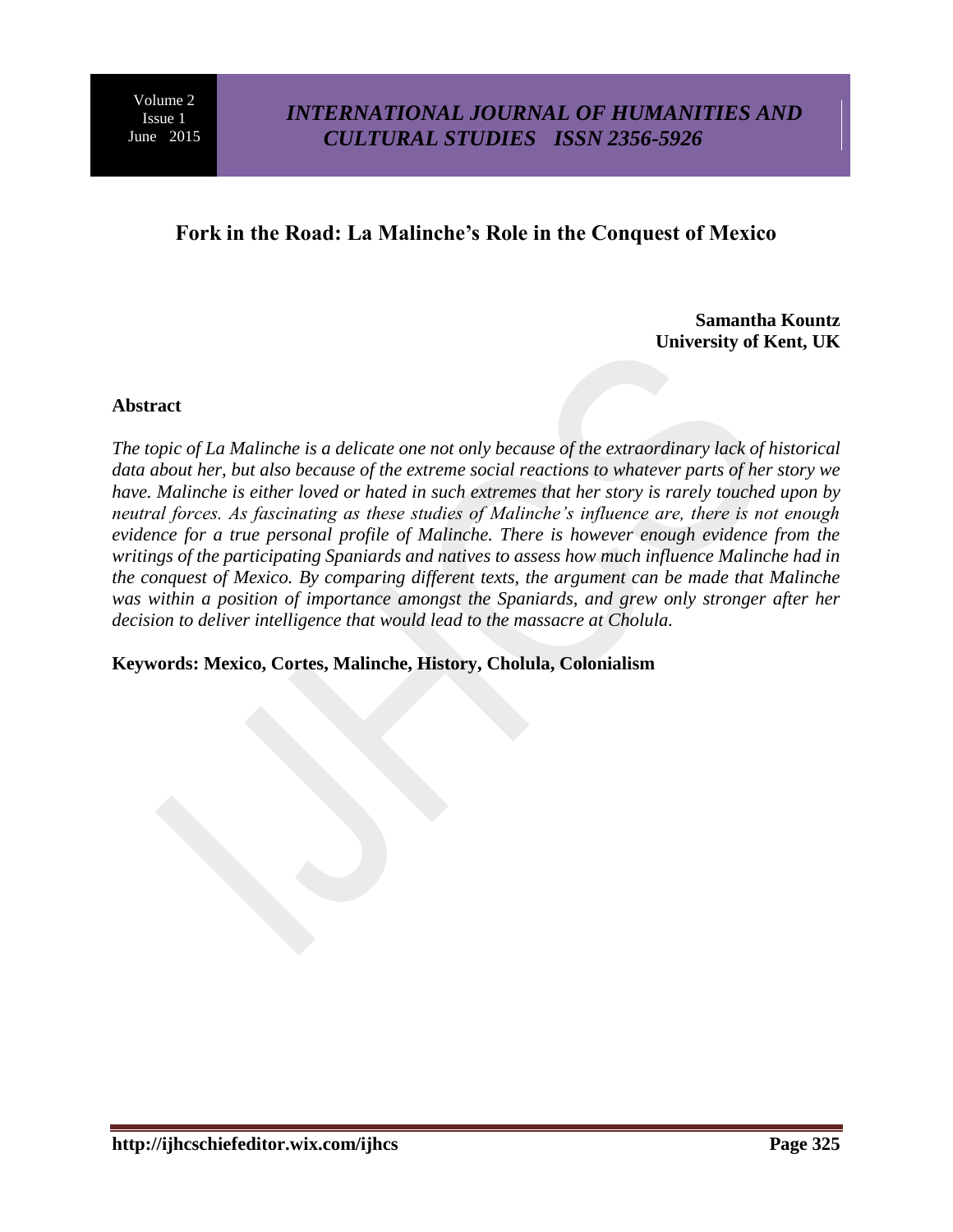# *INTERNATIONAL JOURNAL OF HUMANITIES AND CULTURAL STUDIES ISSN 2356-5926*

The topic of La Malinche is a delicate one not only because of the extraordinary lack of historical data about her, but also because of the extreme social reactions to whatever parts of her story we have. Malinche is either loved or hated in such extremes that her story is rarely touched upon by neutral forces. As fascinating as these studies of Malinche's influence are, what is overlooked is the effort to fill in the pieces of the puzzle of the actual events of her life. There is not enough evidence for a true personal profile of Malinche, but there exists enough evidence from the writings of the participating Spaniards and natives to assess how much influence Malinche had in the conquest of Mexico. By comparing different texts written within the time of the conquest along with analytical academic texts, the argument can be made that Malinche was within a position of importance amongst the Spaniards, and grew only stronger after her decision to deliver intelligence that would lead to the massacre at Cholula.

Ironically enough, Malinche's indigenous birth name is believed to be Malinalli, the name of a daysign in the Aztec calendar representing perseverance against all odds and creation of alliances that will survive the test of time ("Daysign Malinalli"). Malinalli was baptized *Doña Marina* by the Spanish, but the *r* sound did not exist in her world, so she called herself "Malina" (Townsend 36). *Malintzin* became her name among the Mexican allies who respected her as much as her cohorts, and showed it by adding the honorific title *-tzin* to the end of her mispronounced baptismal name. It is from the Spanish mispronunciation of her honored name that gave birth to the most common term "Malinche" (Townsend 55). For the purposes of this essay, this core member of the Spanish conquest of Mexico will be referred to by the Spanish conflated term for the honor and fear paid to her by the Indians. "Malinche" is neither Indian nor Spanish but three confused ideas about one identity. The idea of La Malinche represents her own conflict over cultural and sexual identification, and history's own confusion over many details of her life.

Without Malinche's guidance, the conquest of Mexico would have been doomed due to Hernán Cortés' history of improvisation. In the beginning, Governor Diego Velázquez of Cuba had stripped Cortés of his position as Captain of the conquest of Mexico. In the first and biggest act of spontaneity, Hernán Cortés disobeyed Governor Velázquez and sailed away for the Mesoamerican mainland on February 18, 1519, taking with him 11 vessels, 600 Spaniards, and chronicler of the conquest Bernal Díaz del Castillo. Having heard of the presence of "bearded men" (Gómara 28) in Yucatan, Cortés stopped there first and picked up Jerónimo de Aguilar, a Franciscan friar living amongst the Maya. This was someone who spoke Mayan and Spanish fluently, therefore someone Cortés needed. Once they reached Tabasco, the Spanish had their first intense match with the locals and succeeded. The Tabascan leaders gave Cortés a multitude of tribute, including beads, feathers, and twenty women, one of whom, was La Malinche herself. This was all achieved without one person who spoke Nahuatl, an achievement that left the Spaniards at a dead end after capturing Tabasco.

Malinche's whereabouts after birth could have ignited an internal motive: to escape her cycle of passage onto strange men and gain control over her destiny. Díaz del Castillo and Cortés' biographer/secretary Francisco López de Gómara reported that she was traded to Xicalanco after birth. Cortés' letters to King Charles V, Castillo, Gómara, and the *Codex Florentino* all reported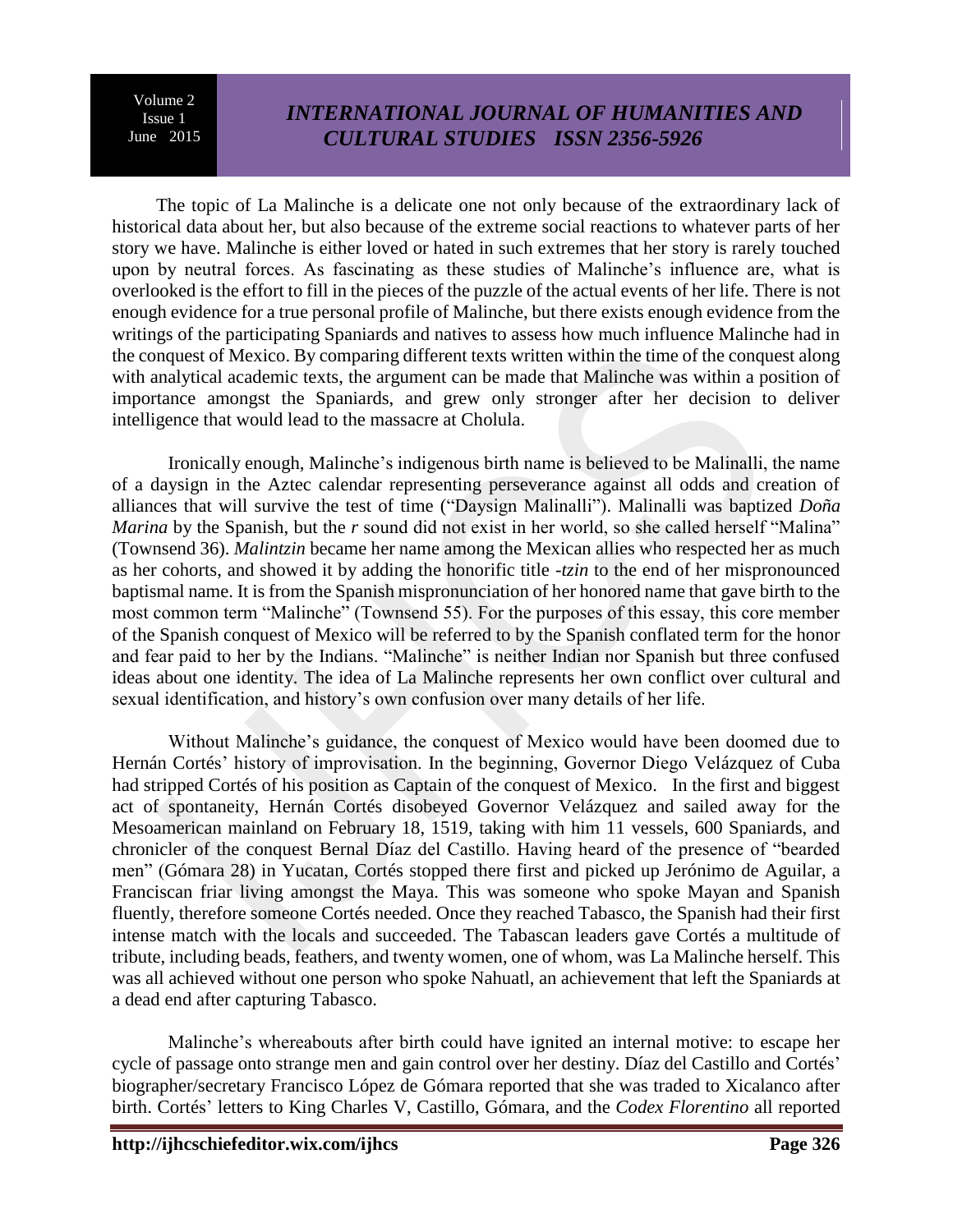# *INTERNATIONAL JOURNAL OF HUMANITIES AND CULTURAL STUDIES ISSN 2356-5926*

that she was traded again, then again given as a gift to the Spaniards by the people of the coast of Tabasco. Díaz del Castillo's account of these events is particularly romantic, suggesting either an epic truth, or an idealistically mistranslated story. He compares Malinche to Joseph of Egypt:

> [Donna Maria]... was the daughter of the chief or Prince of Painala. He dying while this lady was an infant, his widow married another chief… They therefore gave this girl to certain Indians of Xicalango to carry off secretly, and caused it to be rumored that she was dead… Xicalango gave her to those of Tabasco, and the latter to Cortés... (Castillo 52-53).

What makes her trade to the Spaniards so special and what cements her alliance to her new masters? Up to this point, everything from Aguilar's acquisition to the capture of Tabasco happened while Jerónimo de Aguilar did not understand or speak Nahuatl. Gómara reports Cortés' astonishment to find Malinche speaking fluent Mayan to the Tabascans: "So Cortés took her aside with de Aguilar and promised her more than her liberty if she would establish friendship between him and the men of her country" (Gómara 56). Suddenly she was the key to the continuation of the conquest.

Malinche became a woman of opportunity who, while Cortés sought information from her about the neighboring Aztecs, was gathering information from Cortés and other Spaniards about the Spanish culture. She was determined to make sure Cortés was more than obligated to keep his promise of "liberty" to her while learning about what she could do herself to make it happen otherwise. After she and the other nineteen Tabascan women were baptized and given to the Spaniards, the newly named Doña Marina was taught about the Catholic religion as well Spanish culture. She most likely overheard how a Spanish noblewoman had significantly more privileges compared to a woman from Tenochtitlan (Haskett, Schroeder, Wood 18-19). But she was probably wary that if she made herself only borderline valuable, she could still be seen as dispensable. Even before their next arrival in Tlaxcala, she took steps ahead, gathering intelligence from the surrounding Indians and reporting her findings to Cortés. She also recruited soldiers and gathered supplies while Cortés was away:

> La Malinche called the nobles together. She climbed up to the palace roof and cried: 'Mexicanos, come forward! The Spaniards need your help! Bring them food and pure water.' (León-Portilla 69).

Malinche's loyalty was tested in the events before the massacre at Cholula when the local citizens offered her protection. When two Mexicans, an ambassador and a priest, encouraged Cortés to carry on to Cholula, the captain happened to notice that Cholula's women and children were being sent away. He began to suspect that the Cholulans were planning a massive ambush (Cortés 73). The only person to know for sure was Malinche. The night before the massacre, Malinche was privately approached by the wife of a cacique who offered her mercy and protection: "She invited [Malinche] to her own house, as a place of security from the danger which was ready to overwhelm us, making at the same time a proposal to her, to accept as a husband, her son"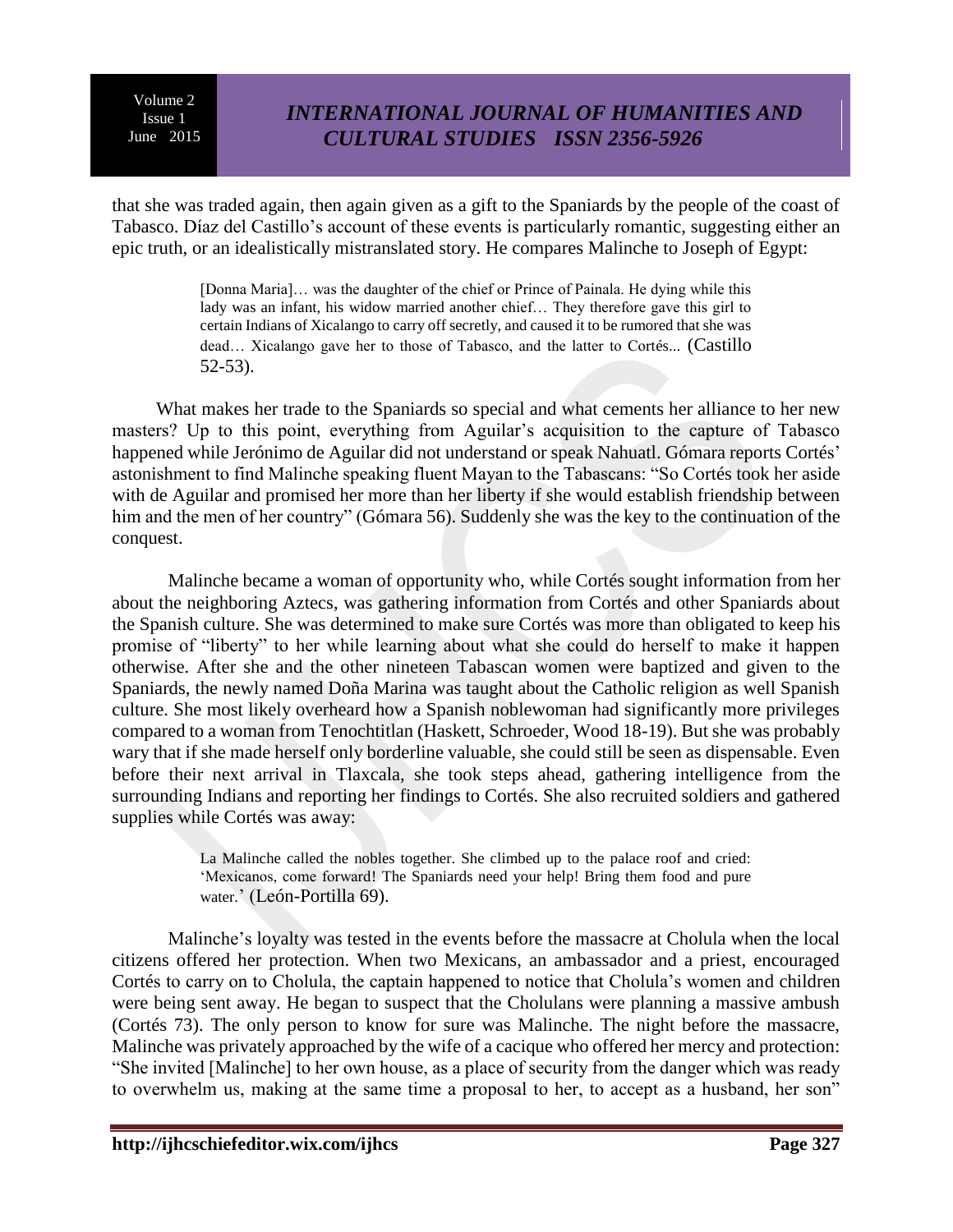(Castillo 121). After the proposal:

Donna Maria, with a profusion of thanks… agreed to all that she proposed, but said that she wanted someone with whom to trust her effects. She then obtained information of every particular of the business, all which the old woman informed her she had learned from her husband, who was chief of one of the divisions of the city… (Castillo 121).

It is rather peculiar that she does not expose the plot right away; but she follows the same tactics as Cortés, gathering as much information as possible, mulling over each and every outcome before making a move. On the one hand, with the Spaniards, she is promised liberty and has more knowledge about the gain of property, wealth, and status in Spanish society (Socolow 9-10). On the other hand, Aztec society is one that she already knows too well, where even her status as the daughter of a prince couldn't save her from the slave trade. From this woman she gathered that the Cholulans were planning on capturing twenty of the prisoners for sacrifice (Castillo 120). Malinche had every reason to believe that she, the "traitor" of her people, would make an excellent sacrifice. Malinche convinced the woman to stay put and take care of her effects, as if she was leaving with them, only leaving to pass on her words to Cortés (Castillo 121).

So far, Malinche had been the sole reason for the continuation of the conquest after Tabasco and partially the reason for Cortés' success with the Mexicans. At this point in the conquest, she would be the reason for the Spanish success through the bloodiest battle thus far. Two priests Cortés interrogated said that Aztec King Motecuhzoma had 10,000 troops set up in Cholula and 10,000 troops hidden, all waiting for their arrival. When the Spanish and their Tlaxcalan and Cempoalan troops arrived in the city, they attacked the Cholulans immediately and without warning (León-Portilla 40). After the initial fight, Cortés had some Cholulan captains put to death, while the rest were bound. Temples were burned, as well as many live Mexicans, and idols were destroyed. At the five-hour mark, Cholula surrendered (Gómara 129). Cortés began his usual procedure, successfully convincing the surviving Cholulans to fight on their side for the sole purpose of defeating their oppressor, King Motecuhzoma in the Aztec capital of Tenochtitlan. While Cortés and his strongest loyalists gave little credit to Malinche for her reconnaissance, Bernal Díaz del Castillo's writings as well as Aztec plates/inscriptions portray the true nature of Malinche's influence. Castillo is keen to point out that Malinche was not just repeating Cortés' words in Nahuatl, but she was adding Cortés' emotions, and if necessary, her own. From his writing, we can safely gather that Malinche was on the same level of power and deserves the same amount of credit as Cortés and Jerónimo de Aguilar. In the artwork of the Aztecs, Malinche occupies the same horizontal or vertical plane as Cortés, suggesting equality. She also points in the direction Cortés and his men are following, suggesting the natives recognized her significant role as the all-around guide, possibly sub-leader of the conquest (Townsend 71, 75; León-Portilla 42). It is beneficial for this argument to point out that after the natives gave Malinche her honored title, "Malintzin", Cortés and other Spaniards were also directly addressed as "Malintzin" (Townsend 56). For the Indians, everyone in Malinche's group took on meaning in relation to her, their spokeswoman.

For Malinche's entire life, she existed as a woman in a man's world, where the only way to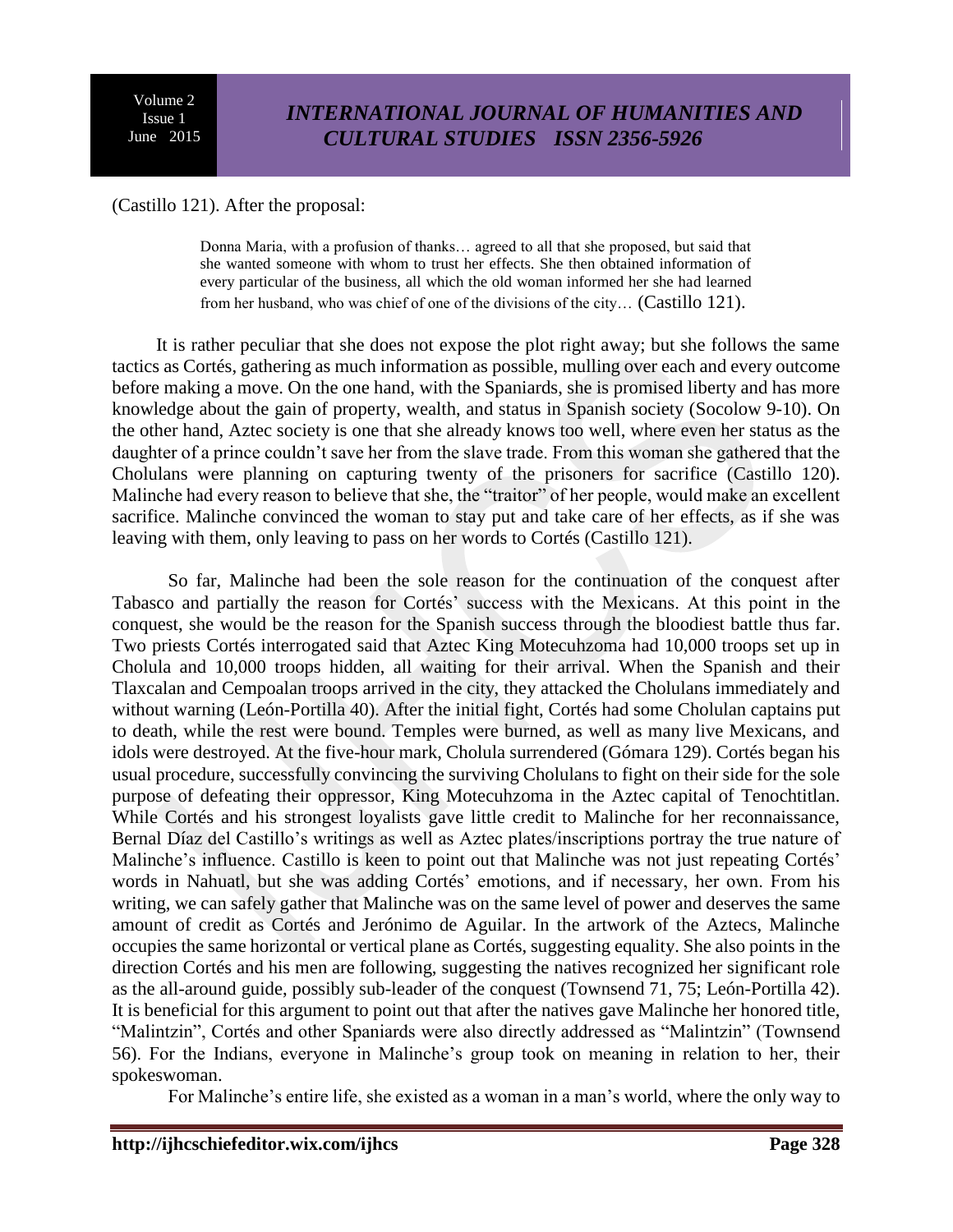# *INTERNATIONAL JOURNAL OF HUMANITIES AND CULTURAL STUDIES ISSN 2356-5926*

escape ownership was to come as an indispensable asset in the strangers' mission. But why did she go out of her way to share information from the natives with Cortés rather than break free and return to Cholula with the old woman to marry her son? On the one hand, we can assume that the old woman may not have taken so much interest in Malinche, but more interest in separating Cortés from his key to native intelligence. If so, then there would not have been a need to tell Malinche of the ambush in the first place. Even if the woman was sincere, the proposal would mean only one thing to Malinche; for at least the third or fourth time, she would be passed on to another man. Malinche most likely had no interest in male relations unless it yielded property, wealth, or status. With all her strategy, Malinche ensured her controversial title as one of the most important influences in the conquest of Mexico.